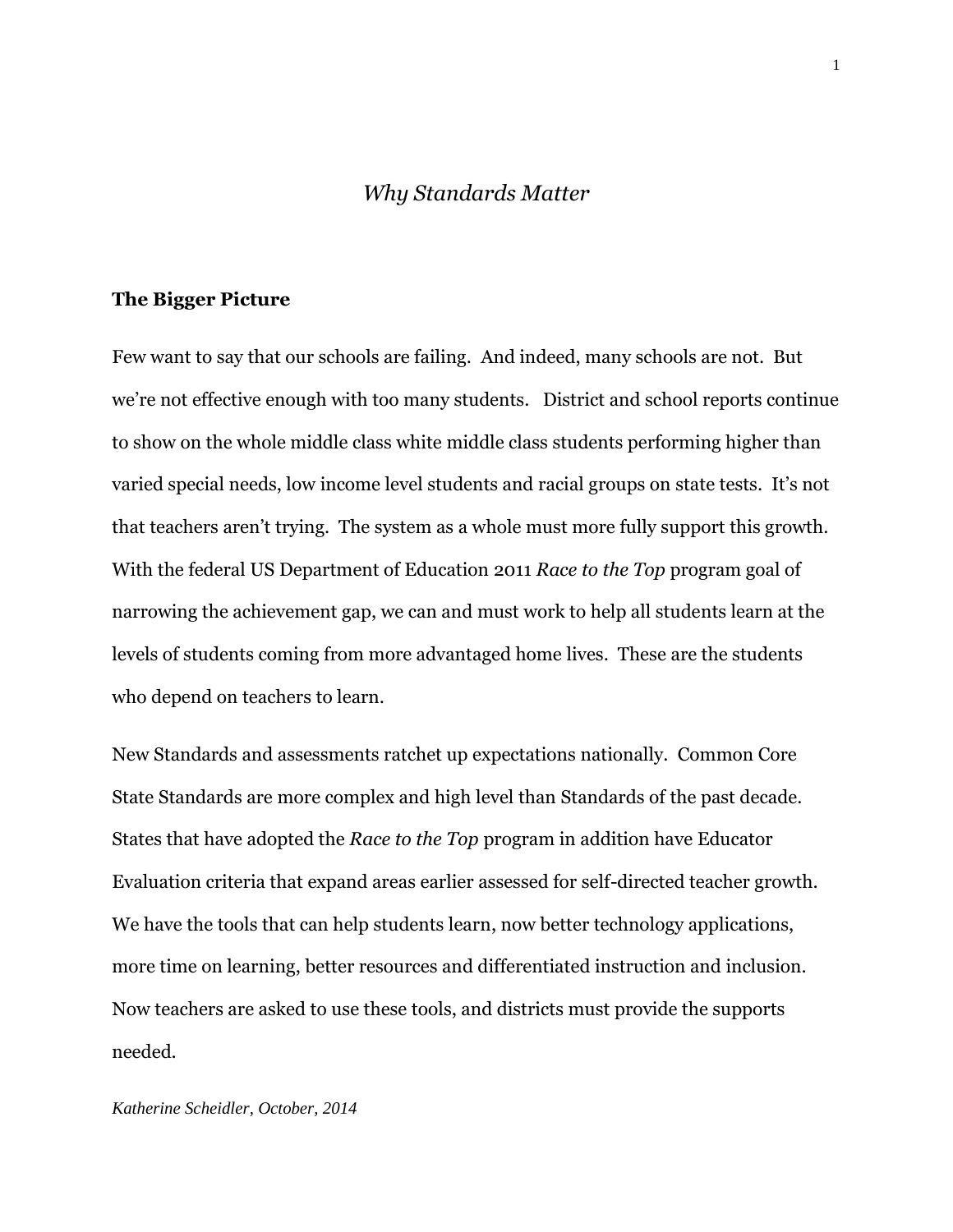# **Testing Critics**

Already overwhelmed school administrators and teachers often chafe at national tests, accountability, and regulations. Parents who don't fully understand the Common Core Standards fear their children won't get a good education. Academics criticize the state tests as too narrow, constraining, and simple-minded an approach to assessing students. Teachers and administrators are busy enough with simply maintaining schools. Conformance with other state and federal regulations keep district managers, principals and teachers busy enough. Moreover, school with its hundreds of students are sitting in classrooms, there for school. Education reform is often referred to as changing the tires while the car is moving.

Critics complain of too much "Standardized testing." But these tests are not the old secret Standardized test, to test what students already know. They're a different type of test that is criterion-referenced tests in which teachers are provided the test information of the Standards in advance. Teachers and students see expected test items, as has long been done with SAT and Advanced Placement tests.

"Bubble tests," critics say, are not sufficient, though long used as learning measures on AP and the high stakes Scholastic Aptitude Test (SAT) tests that determine college acceptance, and Graduate Record Exam (GRE) tests for college graduate school acceptance. Students have long practiced for the SAT test and other tests such as for law school, to move up their scores. Such types of assessments are the best we have to determine learning of huge numbers of students.

#### *Katherine Scheidler, October, 2014*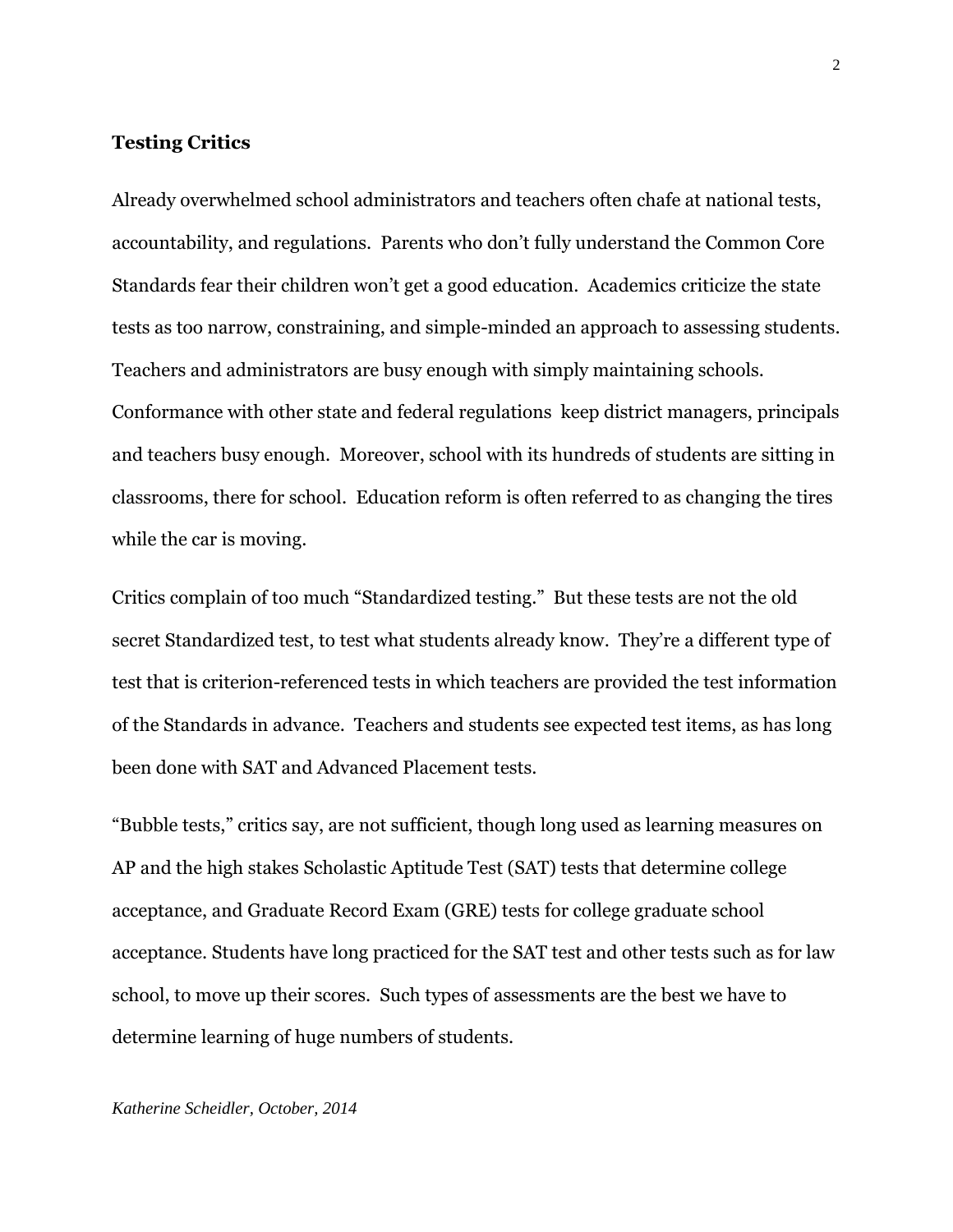We can and must focus on higher levels of learning, and for all students. Tests used are a good measure of our success.

# **Raising the Bar**

When we hear of a special needs child not learning to read in school, when we have absenteeism and student class behavior problems that shut down learning, look at percentages of students not attending college, or worse, not graduating from high school, see students floundering after college in what seems a jobless world today for many, we wonder. Can we do better? Can non-learners become learners? We have students doing exceptionally well, students doing adequately, and a marginalized group not succeeding at a proficient level of math understanding and reading and writing at higher levels. We know those students. They may well be self-defeating in school behavior. We see them in classrooms. Can we turn these students around?

### **How do we change to serve all students well in learning growth?**

As we continuously hear of and read derision and concerns on "testing" children in our schools today, an old theory of change still referred to today is worth taking a closer look at. The thoughts behind the concept of a paradigm shift shed light on the issue and may enlighten us with ways of understanding of how to help schools address new learning expectations. The paradigm shift is much more than a cliché.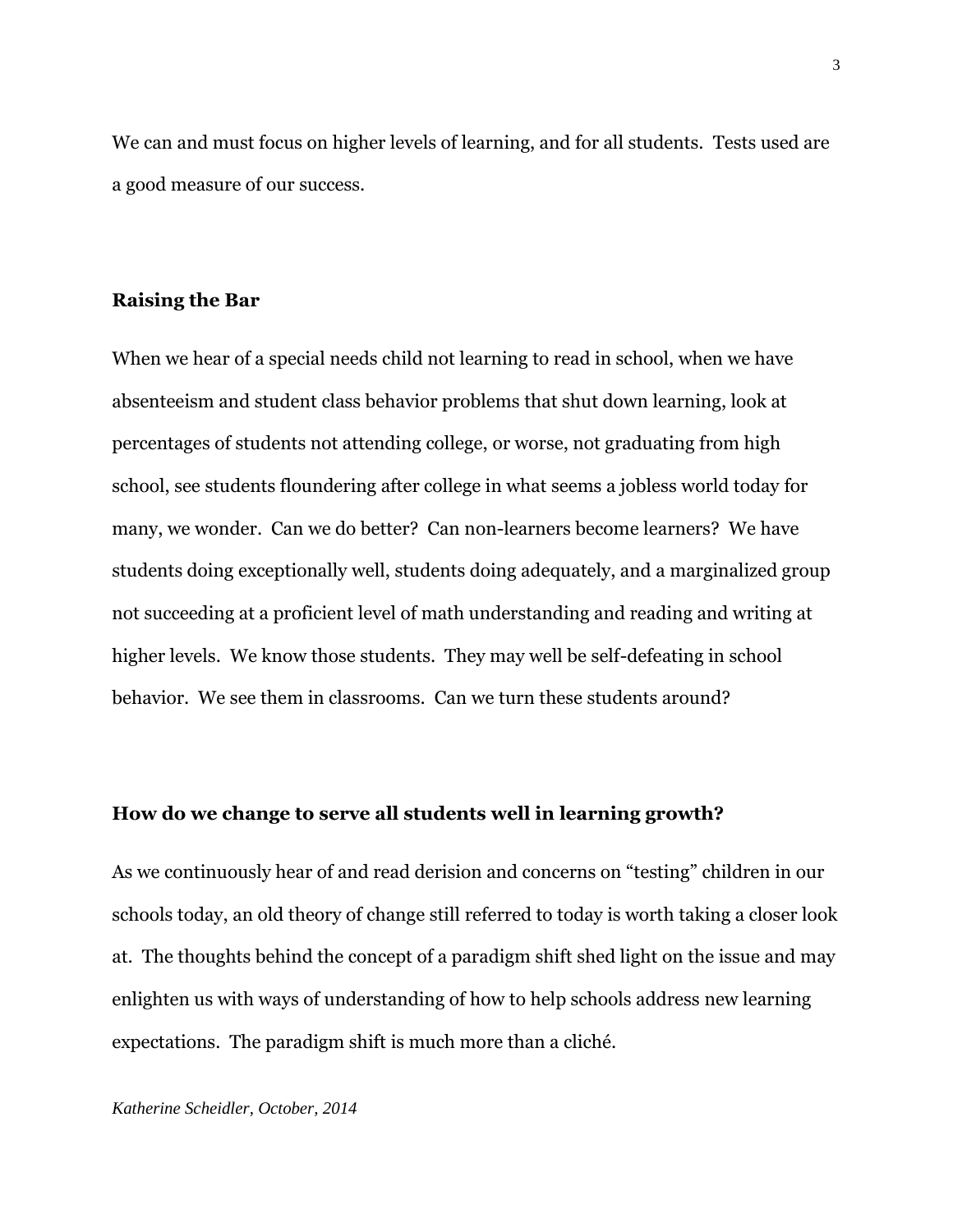The old system taught -- and some classrooms still teach -- to our better students. These are students who do school well, who most often come from families of relative wealth and education. Low income family students and racial minorities as a group do more poorly. We can do better with children with disabilities that interfere with learning.

We can't blame teachers for not assisting students who are not engaged in school, for whom school doesn't speak to them, who are impatient and act out their frustrations in class. It hasn't been by structure the focus of teachers' job to focus on these students with their learning. In the past, this hasn't been recognized or rewarded. Many students come to school hungry, sometimes from difficult, chaotic home lives in which survival is the mode of living. Some students simply feel not able to compete; the bar is too high. These students may well have the potential to excel, under the right conditions. New state and federal regulations insist that we try.

These marginalized, struggling students exist in all schools. Current thinking in school reform, as it has been for over thirty years, is to better serve all students. As group, high level Standards, challenging state tests, student growth, and a new Educator Evaluation system constitute a paradigm shift. These new rules set a different focus. It's a tsunami for schools. It's no wonder that we hear and read the waves of criticism. Administrators are left with just trying to steady the ship as well as steer it. Many teachers come on board and work to learn new areas. Some do not get on board, and discourage others. Their voices may shut down forward movement. Others, who may be able to meet the new expectations, feel lost, abandon ship and leave the profession. The expected change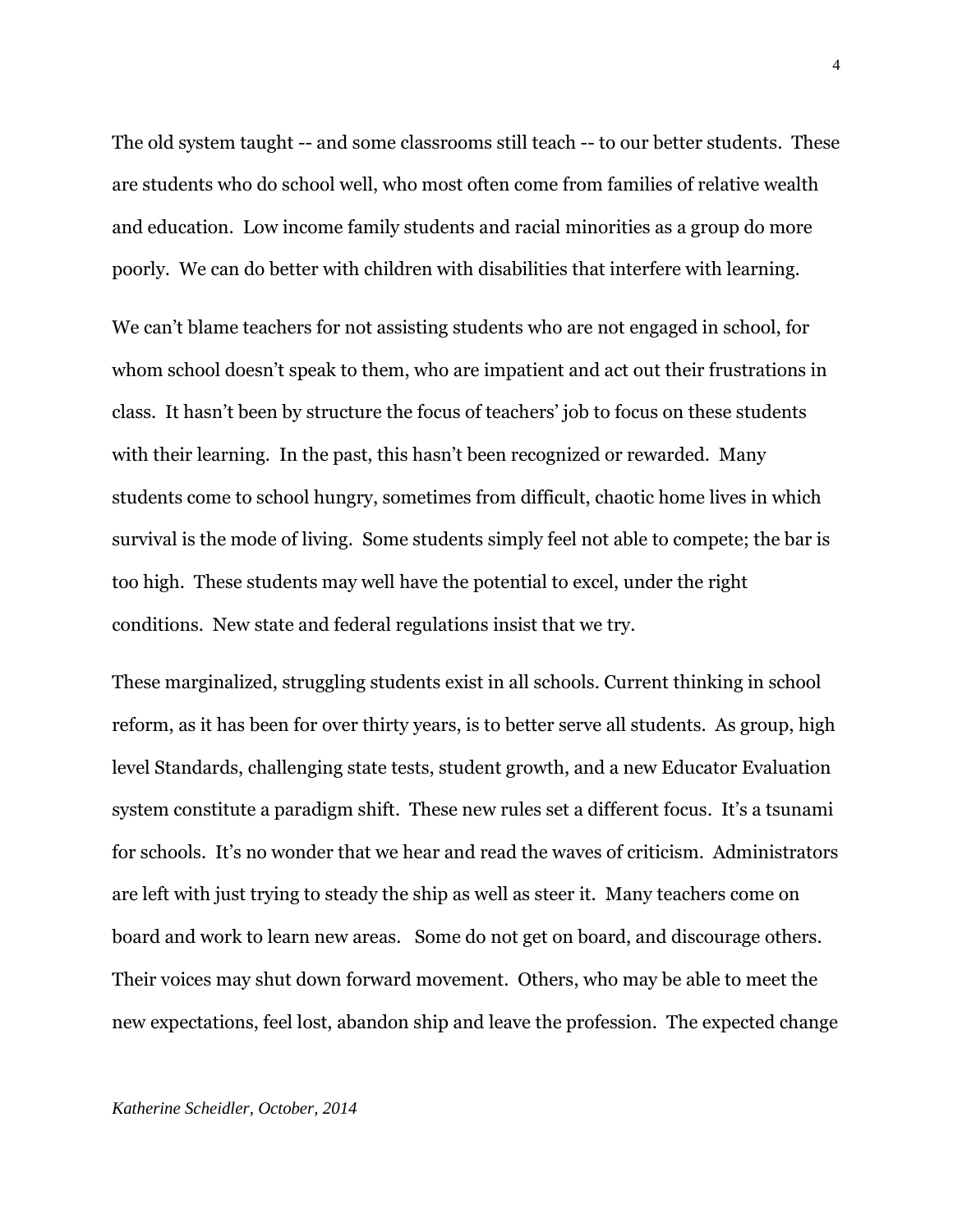is often hardest for more veteran teachers trained and long experienced under the earlier "factory system" of teacher-centered, not student-centered, teaching.

# **We're Finding Bright Lights of Success**

The real wonder is that we see efforts made and success with rigorous Standards and challenging tests, but not by magic. These changes come from devoted, sincere attempts by administrators and teachers. Successful pockets of reforms that preceded current regulations are well documented on small scale levels. Some charter schools work with the most challenging students, and dependent upon strong test scores for survival, with smaller numbers of students and a strict focus on learning bring children along. These schools go beyond just teaching for the test, and accomplish what can't be done in larger public school systems. Or can it?

Our past decade of state Standards, state tests and accountability expectations which were at first shocking eventually became accepted and integrated into school life. Scattered examples of high quality, focused education have produced significant gains in learning as seen subjectively in classrooms and on state test score results.

Many states and districts managed to sail through that decade fairly smoothly. Many students have learned more during this past period. Special Education student learning has been transformed with the higher expectations. However, after ten years of clear Standards for all students in math and literacy, we're still left with an achievement gap. Still our low income students, children of color and special needs students as groups have not attained the level of Proficient, and score below middle class white students.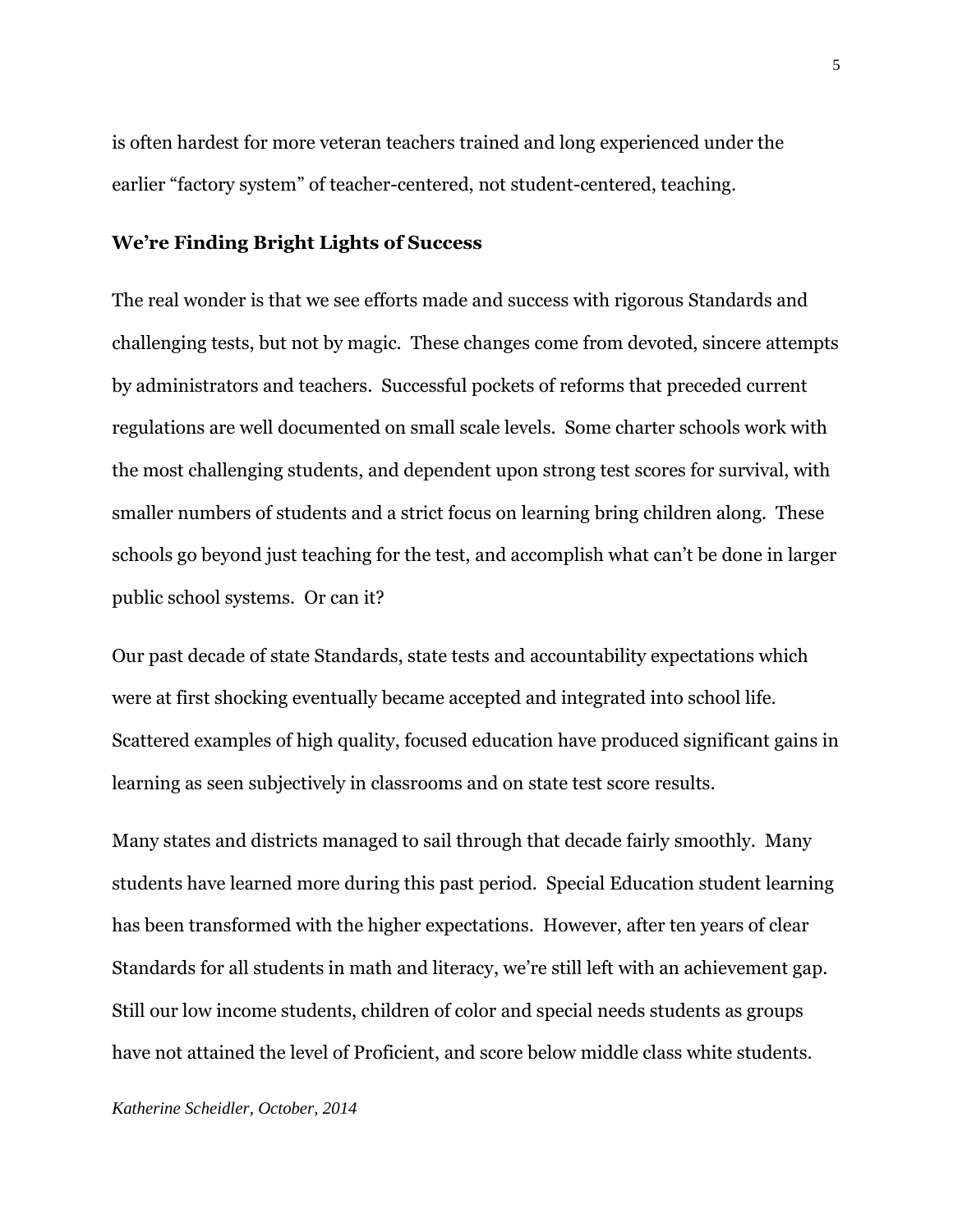Asian students as a group, with strong cultural support and parent expectations, consistently out-perform white students. Cultural patterns trump school in the big picture still.

# **Narrowing the Achievement Gap**

*The Race to the Top* goal and Common Core State Standards goal is to narrow the achievement gap between children of less advantaged homes and middle class white children, while also raising the bar with high national Standards. This speaks to our internal sense of fairness. It's why we became teachers, to help children.

We now have a fairer accountability system currently that looks at student growth, not requiring students with a disability that interferes with learning and English language learner students, low income and students of color to reach Proficient, but to show growth. Some still call this unfair. It's the status quo that's unfair to our students.

We can't say that school people aren't trying. But even high performing school districts, in high demographic communities, aren't always making the progress in growth with traditionally under-performing groups that we want to see. Having high expectations for all is assailed by many, but it may be a worthy goal. We know well the challenges, but have to keep trying. It's a well worth the effort. We've seen underperforming students learn to succeed. We can't write off any student. This requires a new school focus.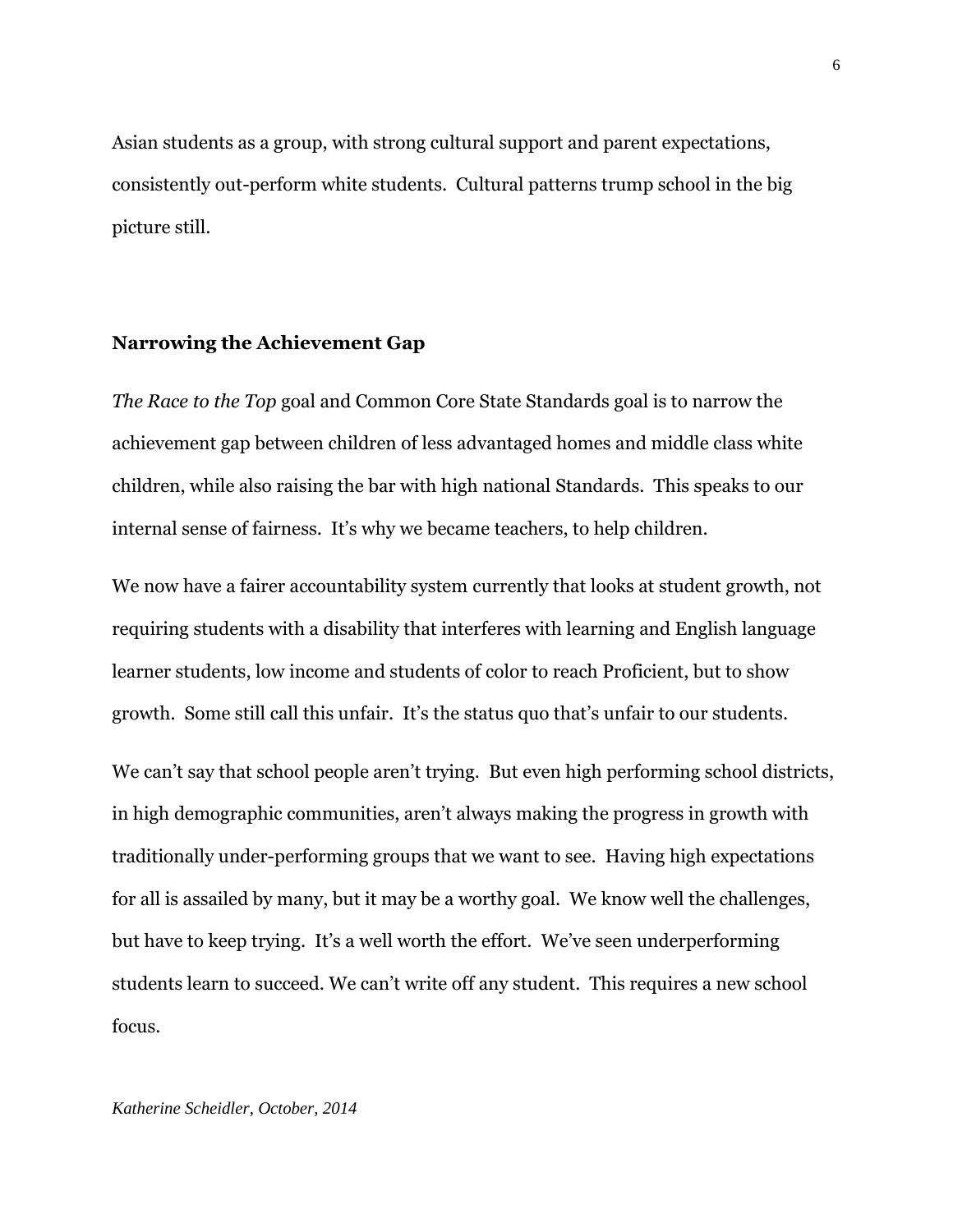#### **Opening the Doors to Learning**

Classroom practice is no longer private. Test scores reflect the quality of teaching on Standards learning. While teachers may have more challenging students one year, or for two years, which is reflected in scores, over time teachers are expected to show strong student performance on outside objective tests. Teachers who consistently have strong test scores are noticed. The few teachers who don't show learning on state tests are urged to seek out means of improvement. The school and district must assist these teachers. This is a new way for schools and district to work. Districts must pick up this responsibility.

The specific tested Common Core Standards are at our fingertips, with multiple databases of the Standards available on the internet. A teacher can easily access the version of the Standard for his or her grade level. Many higher achieving students can easily score well on higher level tests. The grade level mastery level Standards can be used to help a special needs or struggling student learn, to help guide instruction.

In addition, the past decade has brought to schools a multitude of means of supporting struggling learners. Such information also is easily accessed on the internet. We have the tools of differentiated learning, varied learning strategies, self-paced technology applications, technology for ease of student research, varied materials via technology, more time on learning, individual tutoring, and a school culture in many schools that supports collaboration, with teachers helping and learning from others.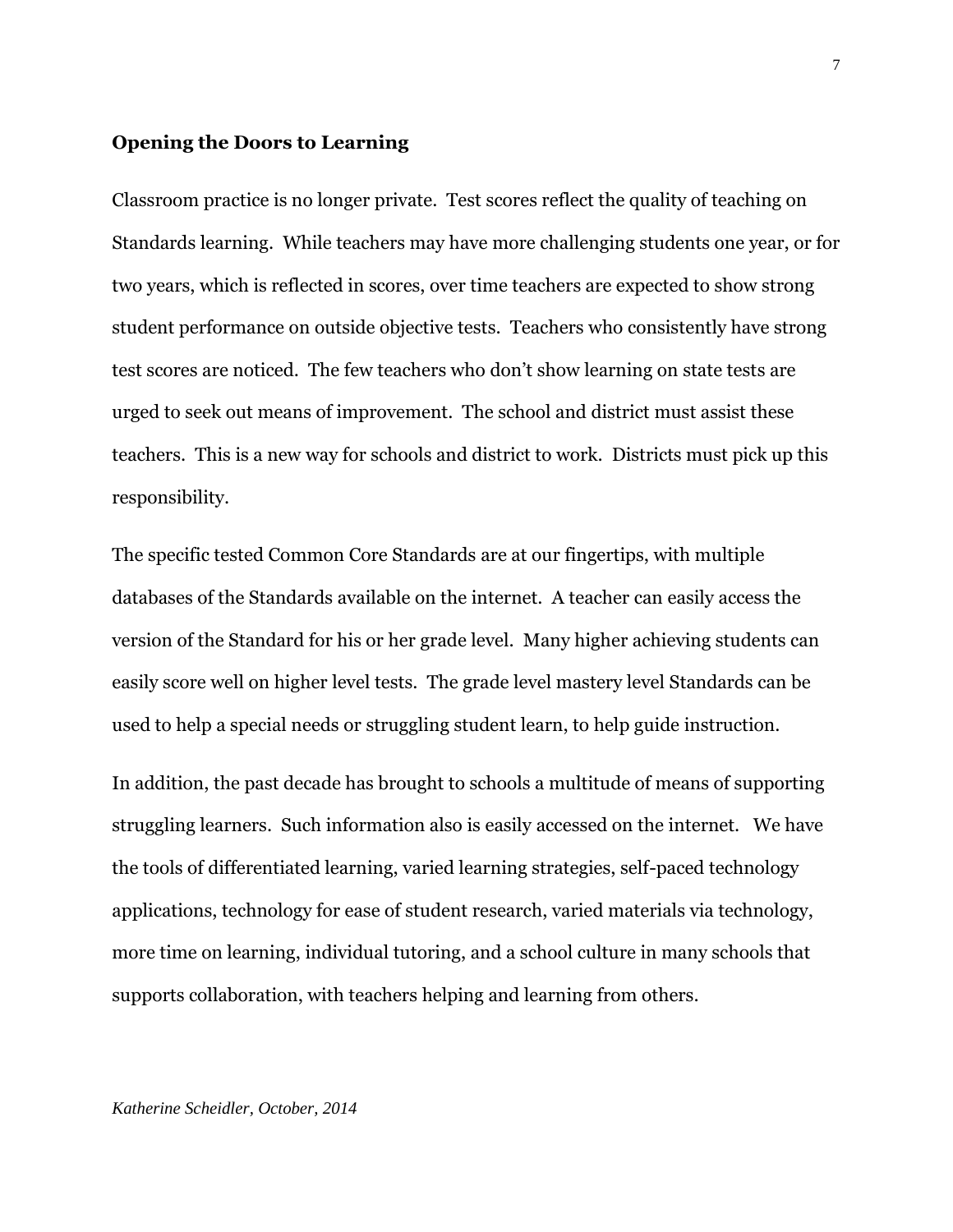#### **A Change in Beliefs and Action**

This period of new higher level Standards and more rigorous assessment with student growth expected requires a goal in which earlier reform efforts have failed.

The effort to improve the quality of learning requires a paradigm shift in beliefs, actions and skills from earlier years – for some a greater change in beliefs and actions than for others. Higher level Standards understanding, moving more struggling students along in annual growth, preparing for more challenging national assessments, and constantly seeking practice that will help each child is demanding work.

However, much of the Reading and Writing Standards are familiar to us as teachers. Adopting these Standards for all our students is the challenge. As the Standards become adopted by all teachers, teachers have a framework to build on each year, and it becomes easier. This grade level Standards mastery framework is better than the curriculum anarchy of earlier days.

Teachers can independently determine how they teach these skills and understandings, though the more commonality, the better, especially for more struggling students. Including science and social studies content area teachers in teaching the reading and writing skills and understandings, to help support literacy growth across the content areas to reinforce literacy development understandings and skills, as well as helping students with content learning through enhanced reading and writing ability.